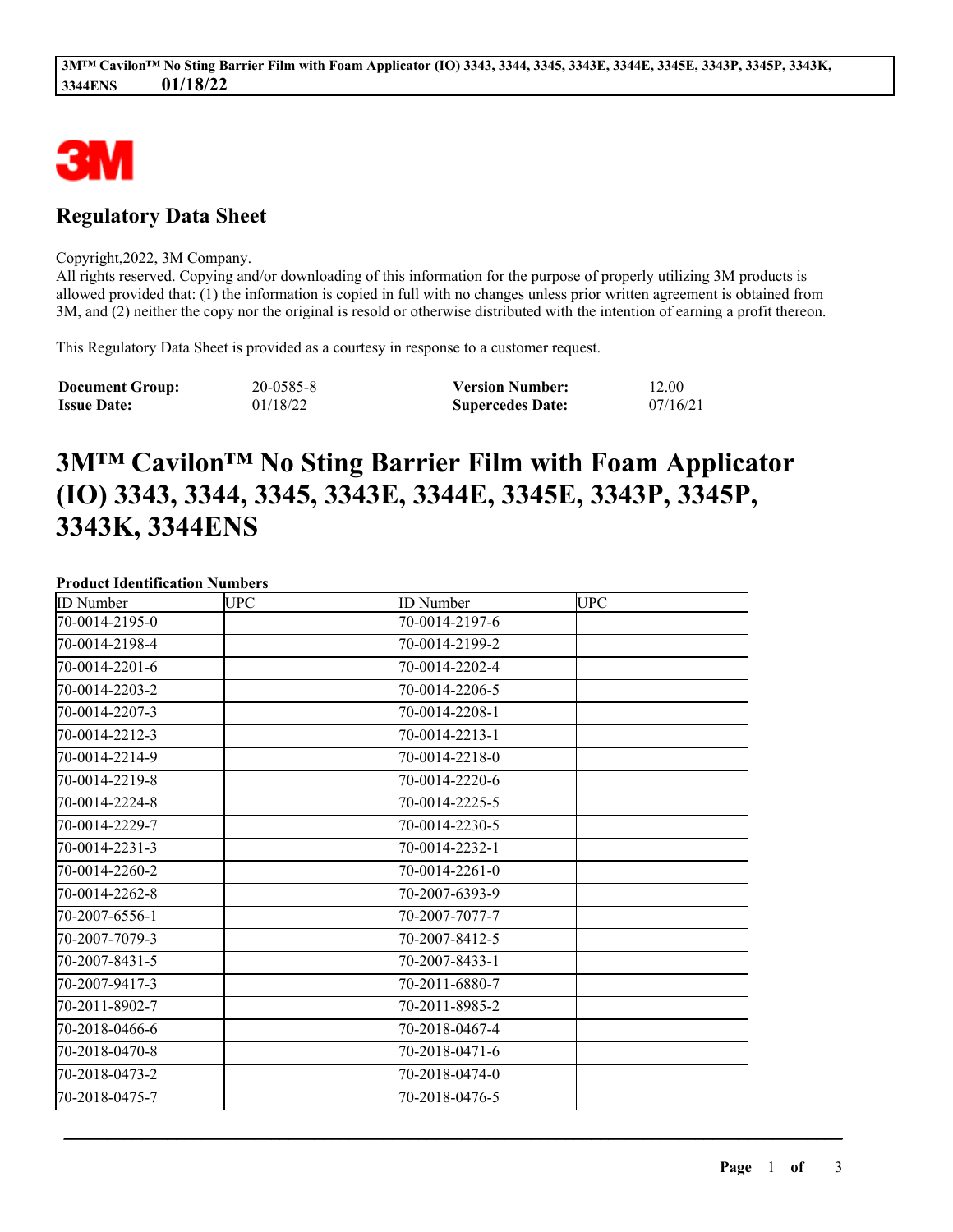| 170-2018-0484-9    | 170-2018-0485-6 |  |
|--------------------|-----------------|--|
| $[70-2018-0488-0]$ | 170-2018-0489-8 |  |
| $[70-2018-0491-4]$ | 170-2018-0492-2 |  |
| $[70-2018-0496-3]$ | IGH-6206-1304-8 |  |

7000053997, 7100015647, 7000054134, 7000053961, 7100025117, 7100096441, 7100025076, 7100115948, 7100099897, 7100225909, 7100237287, 7100237286, 7100237041, 7100237040, 7100238243, 7100238745, 7100238744, 7100238743, 7100238750, 7100238738, 7100238227, 7100238747, 7100238746, 7100237962, 7100237961, 7100238249, 7100238248, 7100237263, 7100237264, 7100237291, 7100272818, 7100272973, 7100272976, 7100272980, 7100272979, 7100272815, 7100272996, 7100272995, 7100272994, 7100272993, 7100272982, 7100272974, 7100272978, 7100272977, 7100238245, 7100238749, 7100238244, 7100238748, 7100246796, 7100238246, 7100272984

3M

Medical Solutions Division 3M Center, St. Paul, MN 55144-1000, USA 1-888-3M HELPS (1-888-364-3577)

#### **RDSs are available at www.3M.com**

## **Regulations and Industry Standards**

#### **SDS (US OSHA)**

See Safety Data Sheet (SDS) for hazard and other regulatory data.

#### **California Proposition 65**

To the best of the manufacturer's knowledge, this product is in compliance with Proposition 65, and reasonably anticipated use of this product will not result in exposure to any Proposition 65 chemicals that would require a Proposition 65 warning. **CONEG**

This product complies with the US CONEG (Coalition of Northeastern Governors) Model Toxics in Packaging Legislation as there is no intentionally added lead, cadmium, hexavalent chromium or mercury, and the sum total concentration of these substances in the product does not exceed 100 ppm by weight.

#### **Conflict Minerals**

Conflict Minerals, which the U.S. Securities and Exchange Commission ("SEC") has defined as gold, columbite-tantalite (coltan), cassiterite, wolframite, or their derivatives (tin, tantalum, or tungsten), are not contained in or are not "necessary to the functionality or necessary to the production" of the above-listed product, as the term "necessary to the functionality or the production" is defined under the SEC's Conflict Minerals Rule. 77 Fed. Reg. 56274 (Sept. 12, 2012).

#### **EU REACH**

This product, including any article that the product is composed of, does not contain at greater than 0.1% by weight a Substance of Very High Concern (SVHC) substance identified according to Article 59 of REACH. This declaration reflects the substances on the candidate SVHC list, effective January 2022.

#### **EU RoHS**

This product does not exceed the maximum concentration values (MCVs) set under EU Directive 2011/65/EU (RoHS recast/RoHS 2), as stated in Annex II to that directive. This means that each of the homogenous materials within this product does not exceed the following MCVs: (a) 0.1% (by weight) for lead, mercury, hexavalent chromium, polybrominated biphenyls or polybrominated diphenyl ethers; and (b) 0.01% (by weight) for cadmium.

\_\_\_\_\_\_\_\_\_\_\_\_\_\_\_\_\_\_\_\_\_\_\_\_\_\_\_\_\_\_\_\_\_\_\_\_\_\_\_\_\_\_\_\_\_\_\_\_\_\_\_\_\_\_\_\_\_\_\_\_\_\_\_\_\_\_\_\_\_\_\_\_\_\_\_\_\_\_\_\_\_\_\_\_\_\_\_\_\_\_

## **Chemicals and/or Compounds of Interest**

**Acrylamide (CAS 79-06-1)** : Not intentionally added. **Alkylphenol (AP)** : Not intentionally added. **Alkylphenolethoxylates (APE)** : Not intentionally added. **Antimony and (Sb) Compounds** : Not intentionally added. **Arsenic and (As) Compounds** : Not intentionally added. **Asbestos** : Not intentionally added.